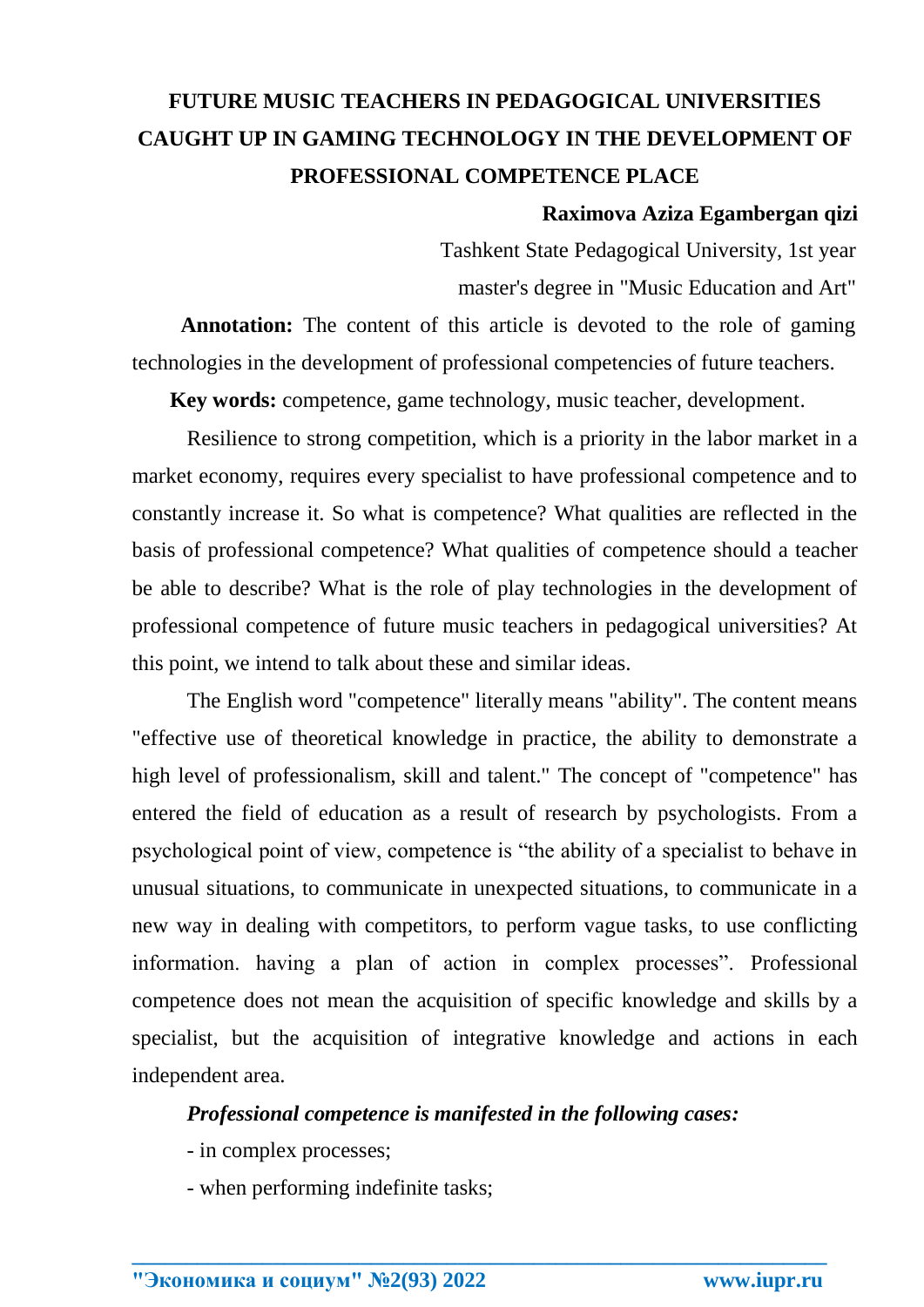- be able to have a contingency plan.

*Based on professional competence, the following qualities are reflected:*



**Figure 1. Qualities of professional competence**

The following is a brief description of the nature of the qualities reflected in professional competence.

**1. Social competence -** the ability to be active in social relations, the acquisition of skills, the ability to communicate with the subjects of professional activity.

**2. Special competence -** preparation for the organization of professional and pedagogical activity, rational solution of professional and pedagogical tasks, realistic assessment of results, on the basis of this competence psychological, innovative and communicative competence. They have the following content:

**a) psychological competence -** a healthy psychological environment in the pedagogical process with students and other participants in the learning process organization of positive communication;

**b) methodological competence -** methodologically rational organization of the pedagogical process correct definition of methods of teaching or educational activities, methods and the appropriate means, to apply the methods effectively;

**d) information competence -** necessary, important, necessary, useful in the information environment search, collect, sort, process, and target data use;

**\_\_\_\_\_\_\_\_\_\_\_\_\_\_\_\_\_\_\_\_\_\_\_\_\_\_\_\_\_\_\_\_\_\_\_\_\_\_\_\_\_\_\_\_\_\_\_\_\_\_\_\_\_\_\_\_\_\_\_\_\_\_\_\_**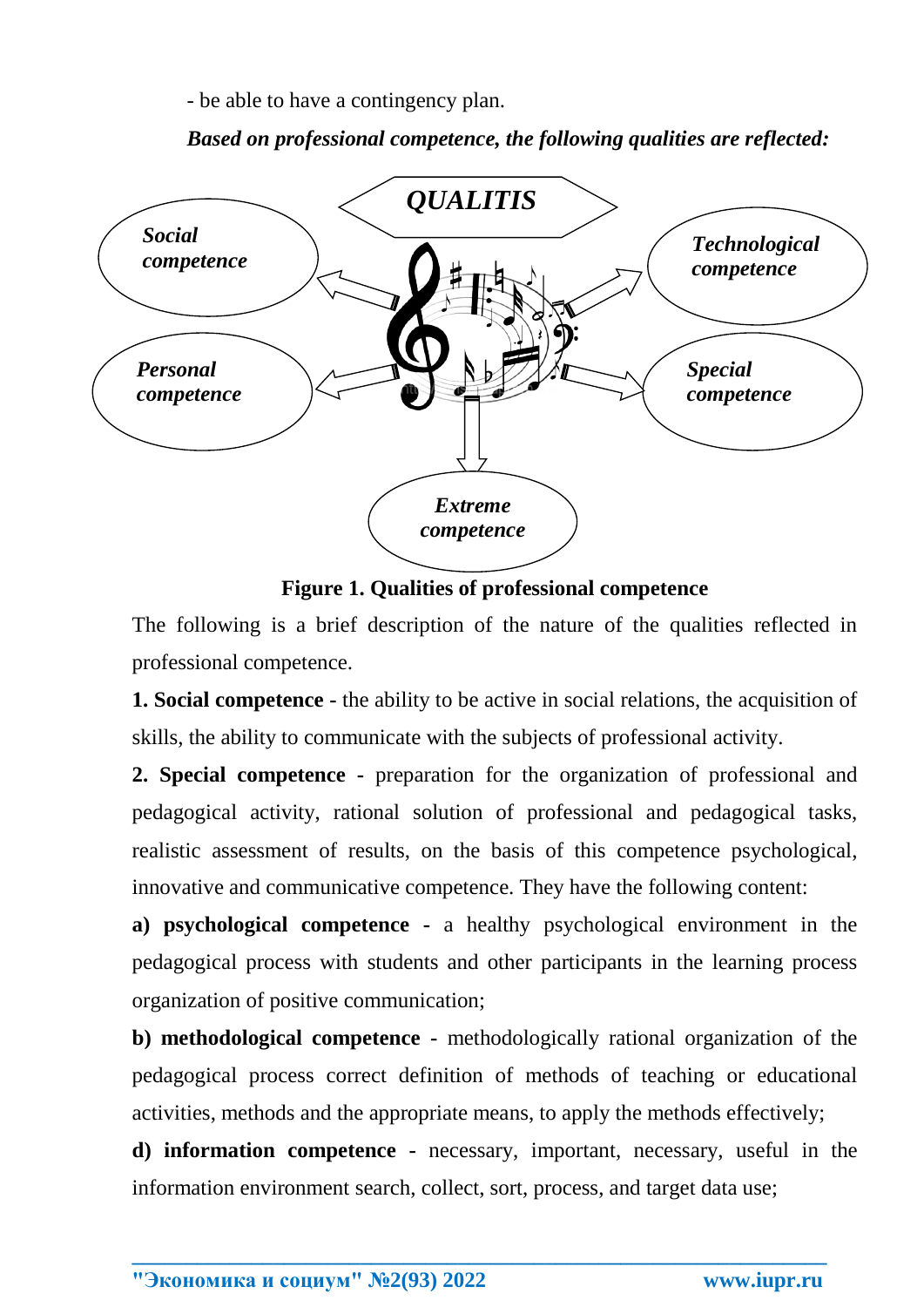**e) creative competence -** critical and creative in relation to pedagogical activity approach, ability to demonstrate their creative skills;

**f) innovative competence -** improving the pedagogical process, education new to improve the quality, increase the efficiency of the educational process to put forward ideas, to successfully implement them in practice;

**g) communicative competence -** all participants in the educational process, including sincere communication with students/

- **3. Personal competence -** consistent achievement of professional growth, professional development, demonstration of internal capabilities in professional activity.
- **4. Technological competence -** mastering of advanced technologies, enrichment of professional and pedagogical knowledge, skills and abilities, use of modern means, techniques and technologies.
- **5. Extreme competence -** the ability to make rational decisions, to act correctly in emergencies (natural disasters, technological process failure), in the event of pedagogical conflicts.

For future music teachers in pedagogical universities, it is important to work on themselves and develop themselves in order to gain professional and pedagogical competence. Tasks of self-development are determined by selfanalysis and self-assessment. Modernization of pedagogical higher education institutions and their music educational process, improving the quality and monitoring system of pedagogical training, equipping future teachers with modern professional knowledge, skills and abilities, providing them with acmeological motivation for professional activity Formation is one of the important tasks in the process of formation of professional training of pedagogical specialists. The experience of developed countries, in particular, the United Kingdom, Australia, Switzerland, Germany, Malaysia, Canada, shows that the main task of vocational education is to develop students' intelligence and logical thinking, based on the specifics of the chosen specialty. On the basis of this task, the professional training of students will be provided. Based on the analysis of the above scientific ideas, it

**\_\_\_\_\_\_\_\_\_\_\_\_\_\_\_\_\_\_\_\_\_\_\_\_\_\_\_\_\_\_\_\_\_\_\_\_\_\_\_\_\_\_\_\_\_\_\_\_\_\_\_\_\_\_\_\_\_\_\_\_\_\_\_\_**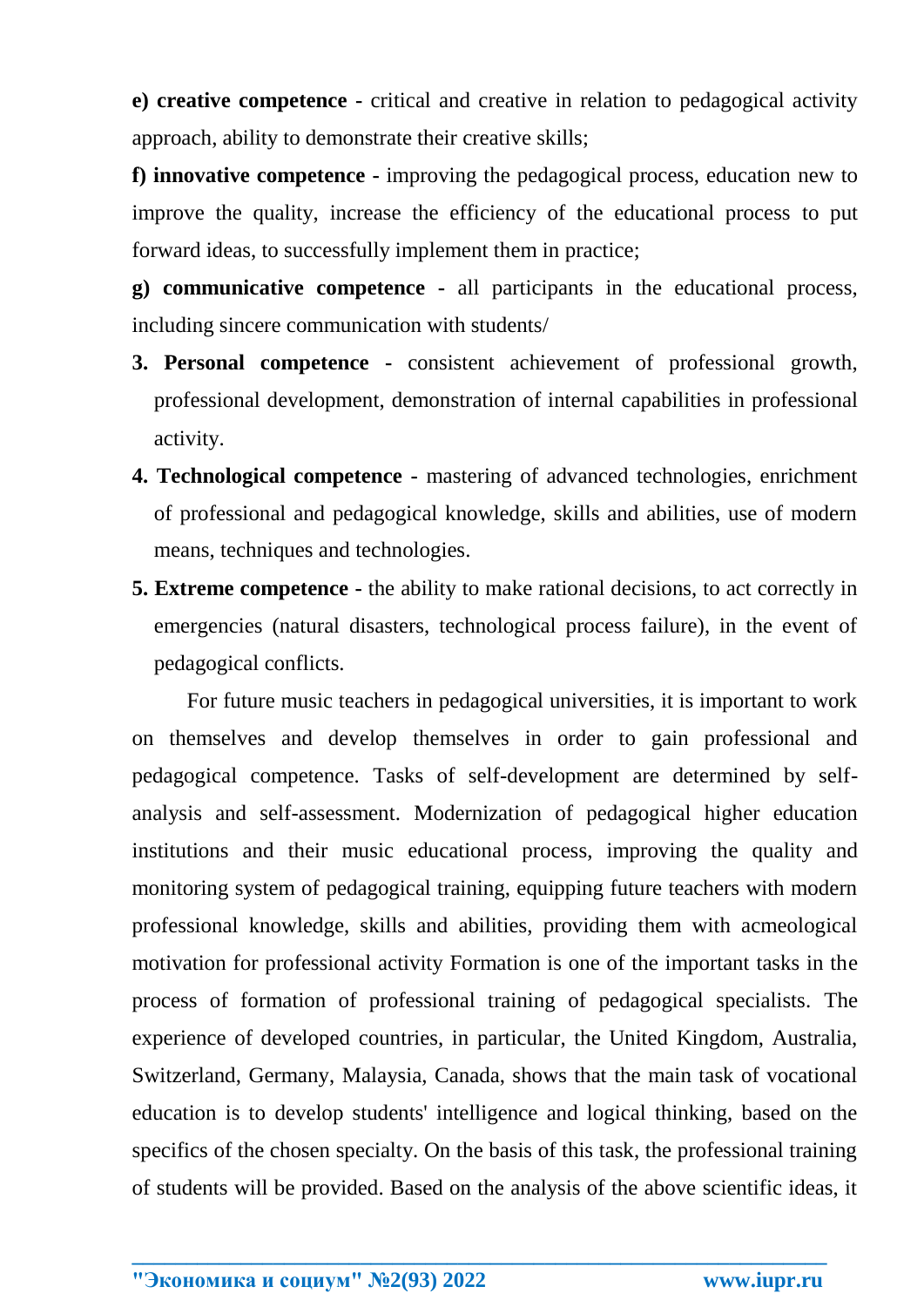can be said that the professional competence of a future music teacher in pedagogical universities is formed and manifested in the process of practical activity. The professional competence of the teacher in the organization of the process of music education is reflected in his teaching activities, the effective use of innovative educational technologies, the consistent use of play technologies, as well as the ability to resolve pedagogical conflicts. The theory of game technology is directly related to the theory of pedagogical technology in general. Game technology has been developed by renowned psychologists L.S.Vigodskiy, A.N. Leontev, P.Ya.Theoretically based on the work of Galperins.

Game technology is a practical tool for shaping the personal qualities of future teachers. Game technology as a means of knowledge and teaching developed rapidly in the 1920s. Imitation games became the basis for game technology as a means of learning. A.A.Verbisky considers game technologies as a sign-contextual form of teaching. According to him, training in game technology activity and future professional activity are interrelated as a model or its prototype, as some artificial and natural system. Although game technologies take different forms, they are all aimed at a single goal in terms of their content, that is, they deepen and expand students' theoretical knowledge, develop the ability to independently and effectively use the acquired theoretical knowledge in practice. It prepares them for the organization of socio-economic relations, the formation of social activity, the formation of mature moral qualities, the development of a perfect person with a deep and sound mind, a broad outlook. Game activity is dedicated to the performance of certain functions. They are as follows:

- charm
- realize their potential
- treatment
- diagnosis
- Interethnic communication

In the process of music education, game technologies are used in the form of didactic game lessons. In these classes, students' learning is coordinated through

**\_\_\_\_\_\_\_\_\_\_\_\_\_\_\_\_\_\_\_\_\_\_\_\_\_\_\_\_\_\_\_\_\_\_\_\_\_\_\_\_\_\_\_\_\_\_\_\_\_\_\_\_\_\_\_\_\_\_\_\_\_\_\_\_**